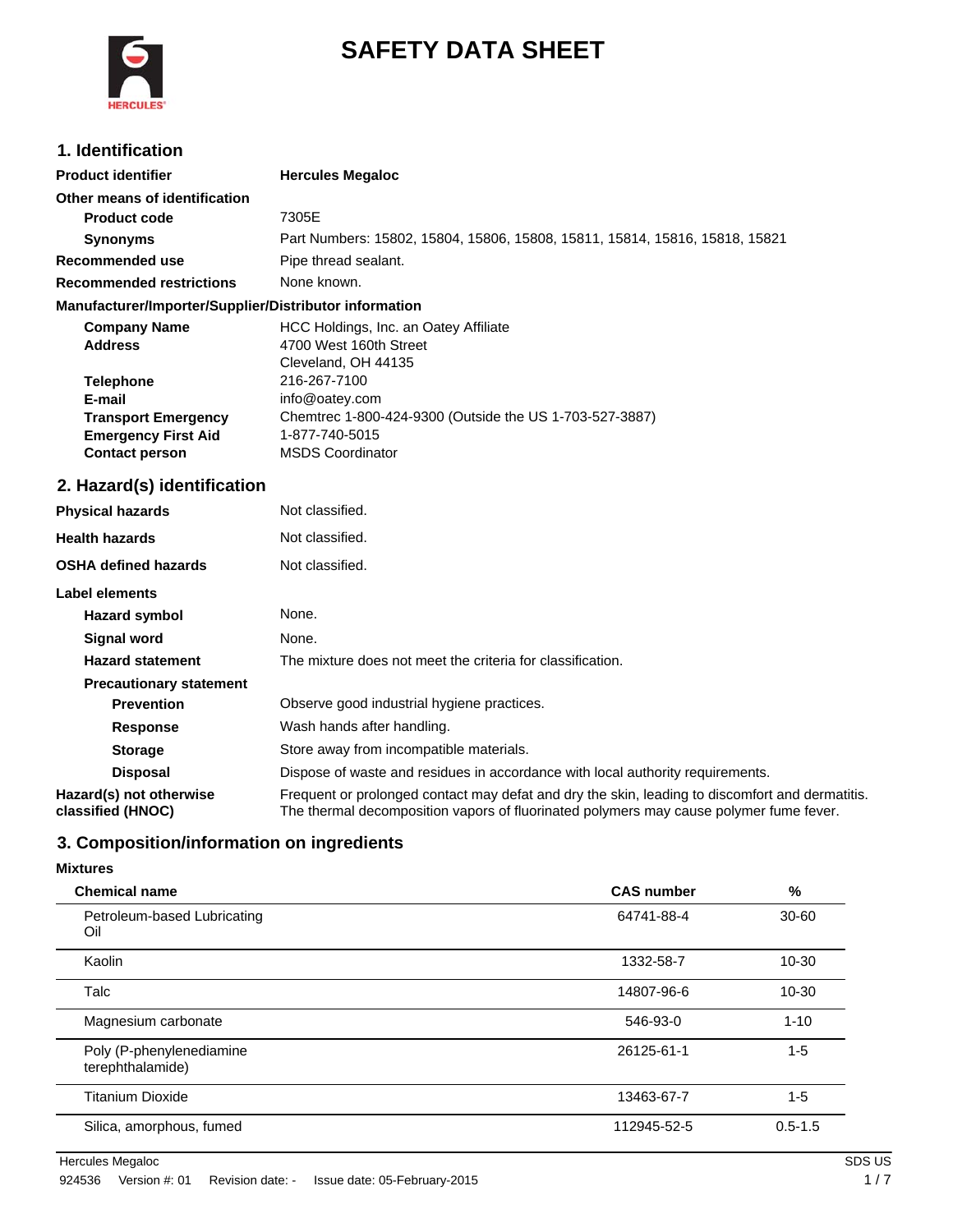| Crystalline silica (Quartz) | 14808-60-7 |  |
|-----------------------------|------------|--|
|-----------------------------|------------|--|

\*Designates that a specific chemical identity and/or percentage of composition has been withheld as a trade secret.

| 4. First-aid measures                                                        |                                                                                                                     |
|------------------------------------------------------------------------------|---------------------------------------------------------------------------------------------------------------------|
| <b>Inhalation</b>                                                            | Move to fresh air. Call a physician if symptoms develop or persist.                                                 |
| <b>Skin contact</b>                                                          | Wash off with soap and water. Get medical attention if irritation develops and persists.                            |
| Eye contact                                                                  | Rinse with water. Get medical attention if irritation develops and persists.                                        |
| Ingestion                                                                    | Rinse mouth. Get medical attention if symptoms occur.                                                               |
| <b>Most important</b><br>symptoms/effects, acute and<br>delayed              | Frequent or prolonged contact may defat and dry the skin, leading to discomfort and dermatitis.                     |
| Indication of immediate<br>medical attention and special<br>treatment needed | Treat symptomatically.                                                                                              |
| <b>General information</b>                                                   | Ensure that medical personnel are aware of the material(s) involved, and take precautions to<br>protect themselves. |
| 5. Fire-fighting measures                                                    |                                                                                                                     |
| Suitable extinguishing media                                                 | Water fog. Foam. Dry chemical powder. Carbon dioxide (CO2).                                                         |
| Unsuitable extinguishing<br>media                                            | Do not use water jet as an extinguisher, as this will spread the fire.                                              |
| Specific hazards arising from<br>the chemical                                | During fire, gases hazardous to health may be formed.                                                               |
| Special protective equipment<br>and precautions for firefighters             | Self-contained breathing apparatus and full protective clothing must be worn in case of fire.                       |

Move containers from fire area if you can do so without risk.

**Specific methods** Use standard firefighting procedures and consider the hazards of other involved materials. General fire hazards **No unusual fire or explosion hazards noted.** 

### **6. Accidental release measures**

**Fire fighting**

**equipment/instructions**

| <b>Personal precautions,</b><br>protective equipment and<br>emergency procedures | Keep unnecessary personnel away. For personal protection, see section 8 of the SDS.                                                                                                                                                                                                                                                                                                                     |
|----------------------------------------------------------------------------------|---------------------------------------------------------------------------------------------------------------------------------------------------------------------------------------------------------------------------------------------------------------------------------------------------------------------------------------------------------------------------------------------------------|
| Methods and materials for<br>containment and cleaning up                         | This product is miscible in water.<br>Large Spills: Stop the flow of material, if this is without risk. Use water spray to reduce vapors or<br>divert vapor cloud drift. Dike the spilled material, where this is possible. Cover with plastic sheet to<br>prevent spreading. Absorb in vermiculite, dry sand or earth and place into containers. Following<br>product recovery, flush area with water. |
|                                                                                  | Small Spills: Wipe up with absorbent material (e.g. cloth, fleece). Clean surface thoroughly to<br>remove residual contamination.                                                                                                                                                                                                                                                                       |
| <b>Environmental precautions</b>                                                 | Never return spills to original containers for re-use. For waste disposal, see section 13 of the SDS.<br>Avoid discharge into drains, water courses or onto the ground.                                                                                                                                                                                                                                 |
| 7. Handling and storage                                                          |                                                                                                                                                                                                                                                                                                                                                                                                         |

#### **Precautions for safe handling** Avoid prolonged exposure. Observe good industrial hygiene practices. **Conditions for safe storage, including any incompatibilities** Store in original tightly closed container. Store away from incompatible materials (see Section 10 of the SDS).

### **8. Exposure controls/personal protection**

### **Occupational exposure limits**

### **US. OSHA Table Z-1 Limits for Air Contaminants (29 CFR 1910.1000)**

| <b>Components</b>      | $r_{\rm VDE}$ | Value            | Form                 |
|------------------------|---------------|------------------|----------------------|
| Kaolin (CAS 1332-58-7) | PEL           | $5 \text{ mg/m}$ | Respirable fraction. |
|                        |               | 15 mg/m $3$      | Total dust.          |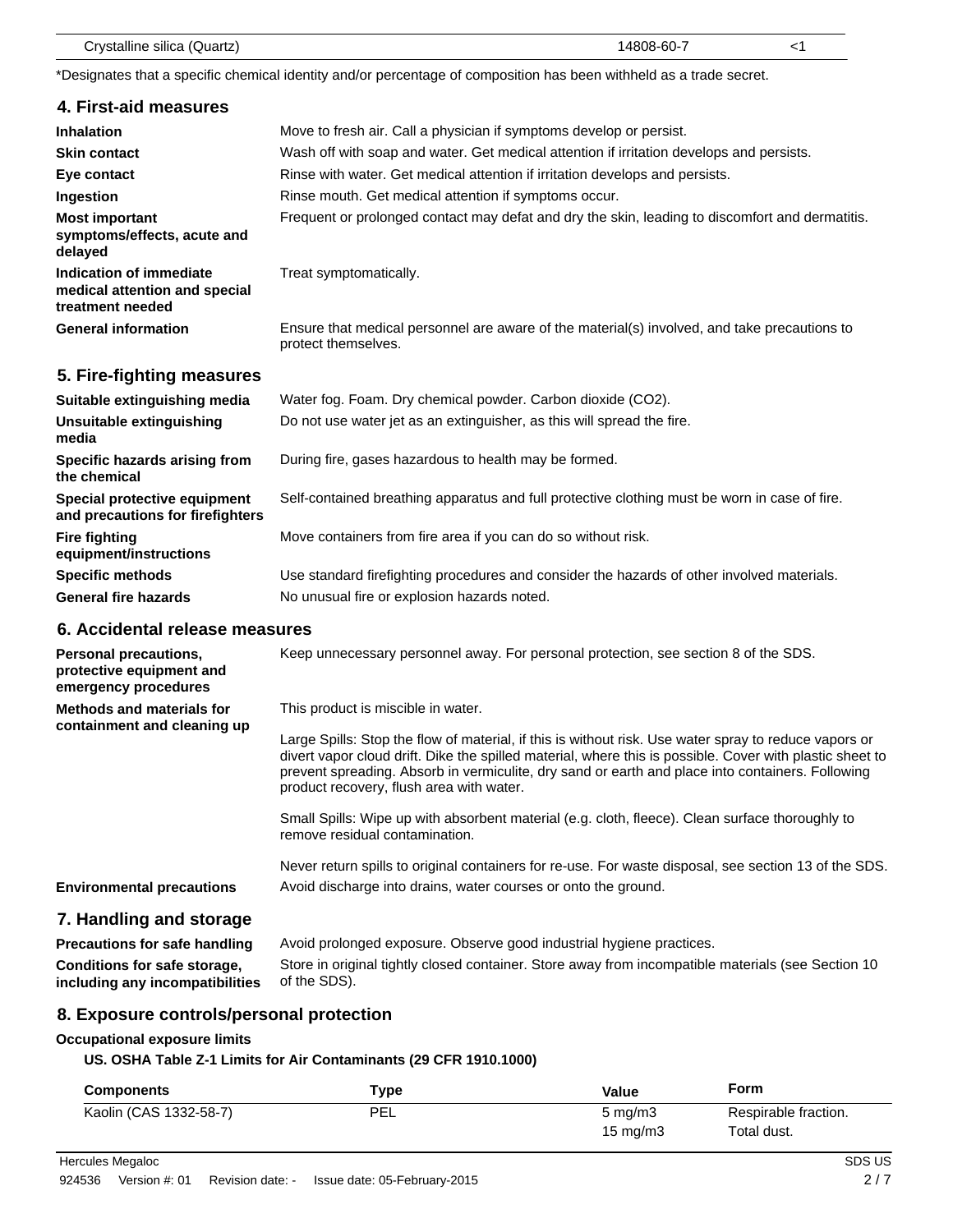### **US. OSHA Table Z-1 Limits for Air Contaminants (29 CFR 1910.1000)**

| <b>Components</b>                                      | <b>Type</b>                                                                                                                                                                                                                                                                                                                                                                                            | Value              | Form                 |
|--------------------------------------------------------|--------------------------------------------------------------------------------------------------------------------------------------------------------------------------------------------------------------------------------------------------------------------------------------------------------------------------------------------------------------------------------------------------------|--------------------|----------------------|
| Magnesium carbonate                                    | <b>PEL</b>                                                                                                                                                                                                                                                                                                                                                                                             | $5$ mg/m $3$       | Respirable fraction. |
| (CAS 546-93-0)                                         |                                                                                                                                                                                                                                                                                                                                                                                                        |                    |                      |
|                                                        |                                                                                                                                                                                                                                                                                                                                                                                                        | 15 mg/m3           | Total dust.          |
| Petroleum-based<br>Lubricating Oil (CAS<br>64741-88-4) | <b>PEL</b>                                                                                                                                                                                                                                                                                                                                                                                             | $5$ mg/m $3$       | Mist.                |
|                                                        |                                                                                                                                                                                                                                                                                                                                                                                                        | 2000 mg/m3         |                      |
|                                                        |                                                                                                                                                                                                                                                                                                                                                                                                        | 500 ppm            |                      |
| <b>Titanium Dioxide (CAS</b><br>13463-67-7)            | <b>PEL</b>                                                                                                                                                                                                                                                                                                                                                                                             | 15 mg/m3           | Total dust.          |
| US. OSHA Table Z-3 (29 CFR 1910.1000)                  |                                                                                                                                                                                                                                                                                                                                                                                                        |                    |                      |
| <b>Components</b>                                      | <b>Type</b>                                                                                                                                                                                                                                                                                                                                                                                            | Value              | Form                 |
| Crystalline silica (Quartz)<br>(CAS 14808-60-7)        | <b>TWA</b>                                                                                                                                                                                                                                                                                                                                                                                             | $0.3$ mg/m $3$     | Total dust.          |
|                                                        |                                                                                                                                                                                                                                                                                                                                                                                                        | $0.1$ mg/m $3$     | Respirable.          |
| Talc (CAS 14807-96-6)                                  | <b>TWA</b>                                                                                                                                                                                                                                                                                                                                                                                             | $0.3$ mg/m $3$     | Total dust.          |
|                                                        |                                                                                                                                                                                                                                                                                                                                                                                                        | $0.1$ mg/m $3$     | Respirable.          |
|                                                        |                                                                                                                                                                                                                                                                                                                                                                                                        | 20 mppcf           |                      |
|                                                        |                                                                                                                                                                                                                                                                                                                                                                                                        | 2.4 mppcf          | Respirable.          |
| US. ACGIH Threshold Limit Values                       |                                                                                                                                                                                                                                                                                                                                                                                                        |                    |                      |
| <b>Components</b>                                      | <b>Type</b>                                                                                                                                                                                                                                                                                                                                                                                            | Value              | <b>Form</b>          |
| Crystalline silica (Quartz)<br>(CAS 14808-60-7)        | <b>TWA</b>                                                                                                                                                                                                                                                                                                                                                                                             | $0.025$ mg/m3      | Respirable fraction. |
| Kaolin (CAS 1332-58-7)                                 | <b>TWA</b>                                                                                                                                                                                                                                                                                                                                                                                             | $2$ mg/m $3$       | Respirable fraction. |
| Petroleum-based<br>Lubricating Oil (CAS<br>64741-88-4) | <b>TWA</b>                                                                                                                                                                                                                                                                                                                                                                                             | $5$ mg/m $3$       | Inhalable fraction.  |
| Talc (CAS 14807-96-6)                                  | <b>TWA</b>                                                                                                                                                                                                                                                                                                                                                                                             | $2$ mg/m $3$       | Respirable fraction. |
| <b>Titanium Dioxide (CAS</b><br>13463-67-7)            | <b>TWA</b>                                                                                                                                                                                                                                                                                                                                                                                             | 10 mg/m3           |                      |
| US. NIOSH: Pocket Guide to Chemical Hazards            |                                                                                                                                                                                                                                                                                                                                                                                                        |                    |                      |
| <b>Components</b>                                      | <b>Type</b>                                                                                                                                                                                                                                                                                                                                                                                            | Value              | <b>Form</b>          |
| Crystalline silica (Quartz)<br>(CAS 14808-60-7)        | <b>TWA</b>                                                                                                                                                                                                                                                                                                                                                                                             | $0.05$ mg/m $3$    | Respirable dust.     |
| Kaolin (CAS 1332-58-7)                                 | <b>TWA</b>                                                                                                                                                                                                                                                                                                                                                                                             | $5 \text{ mg/m}$   | Respirable.          |
|                                                        |                                                                                                                                                                                                                                                                                                                                                                                                        | 10 mg/m3           | Total                |
| Magnesium carbonate<br>$(CAS 546-93-0)$                | <b>TWA</b>                                                                                                                                                                                                                                                                                                                                                                                             | $5 \text{ mg/m}$ 3 | Respirable.          |
|                                                        |                                                                                                                                                                                                                                                                                                                                                                                                        | 10 mg/m3           | Total                |
| Petroleum-based<br>Lubricating Oil (CAS<br>64741-88-4) | <b>STEL</b>                                                                                                                                                                                                                                                                                                                                                                                            | $10$ mg/m $3$      | Mist.                |
|                                                        | <b>TWA</b>                                                                                                                                                                                                                                                                                                                                                                                             | $5$ mg/m $3$       | Mist.                |
| Talc (CAS 14807-96-6)                                  | <b>TWA</b>                                                                                                                                                                                                                                                                                                                                                                                             | $2$ mg/m $3$       | Respirable.          |
| <b>Biological limit values</b>                         | No biological exposure limits noted for the ingredient(s).                                                                                                                                                                                                                                                                                                                                             |                    |                      |
| Appropriate engineering<br>controls                    | Good general ventilation (typically 10 air changes per hour) should be used. Ventilation rates<br>should be matched to conditions. If applicable, use process enclosures, local exhaust ventilation,<br>or other engineering controls to maintain airborne levels below recommended exposure limits. If<br>exposure limits have not been established, maintain airborne levels to an acceptable level. |                    |                      |
|                                                        | Individual protection measures, such as personal protective equipment                                                                                                                                                                                                                                                                                                                                  |                    |                      |
| <b>Eye/face protection</b>                             | Wear safety glasses with side shields (or goggles).                                                                                                                                                                                                                                                                                                                                                    |                    |                      |
| <b>Skin protection</b>                                 |                                                                                                                                                                                                                                                                                                                                                                                                        |                    |                      |
| <b>Hand protection</b>                                 | Wear appropriate chemical resistant gloves.                                                                                                                                                                                                                                                                                                                                                            |                    |                      |

**Hercules Megaloc** SDS US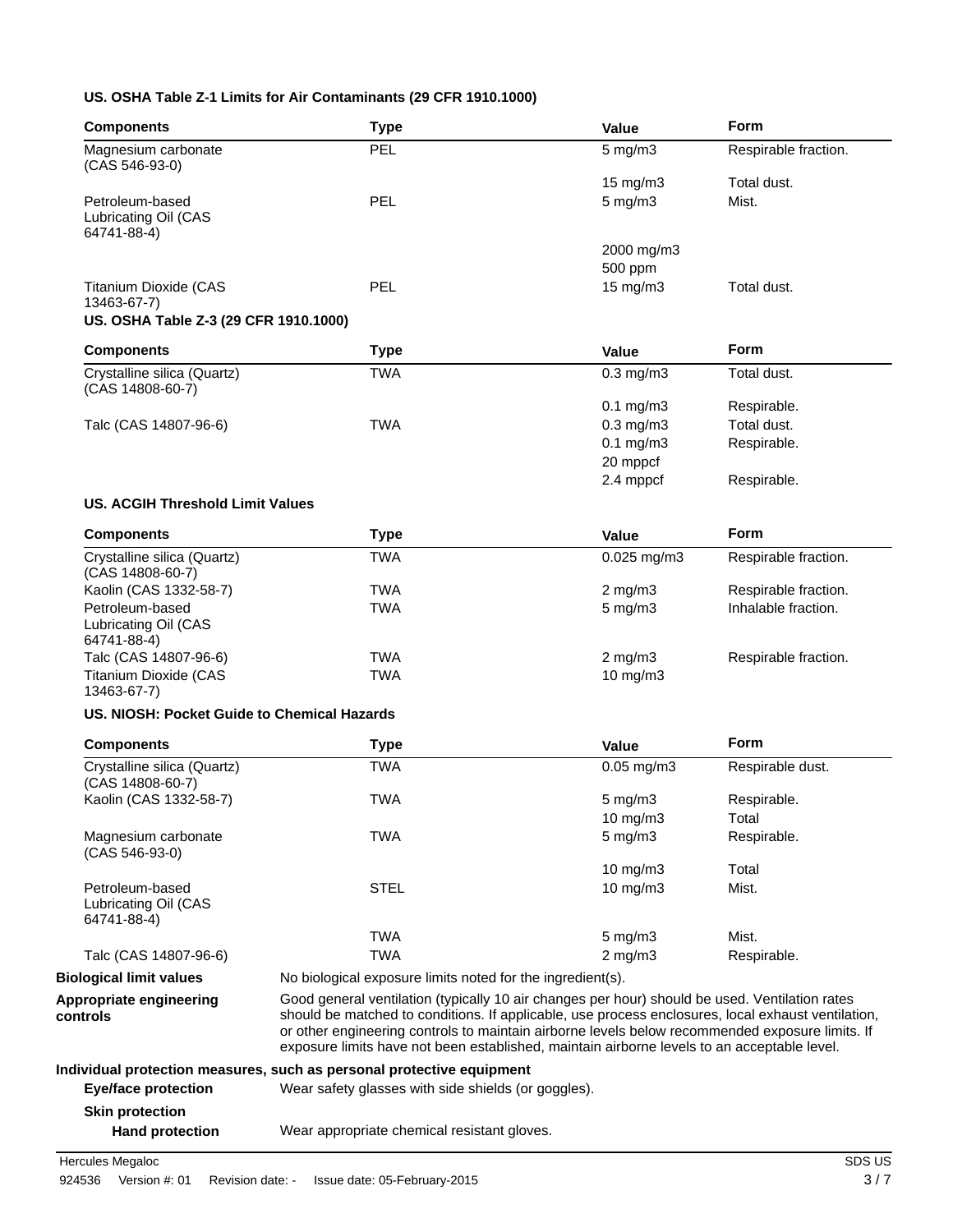| Other                                    | Wear suitable protective clothing.                                                                                                                                                                                          |
|------------------------------------------|-----------------------------------------------------------------------------------------------------------------------------------------------------------------------------------------------------------------------------|
| <b>Respiratory protection</b>            | In case of insufficient ventilation, wear suitable respiratory equipment.                                                                                                                                                   |
| <b>Thermal hazards</b>                   | Wear appropriate thermal protective clothing, when necessary.                                                                                                                                                               |
| <b>General hygiene</b><br>considerations | Always observe good personal hygiene measures, such as washing after handling the material<br>and before eating, drinking, and/or smoking. Routinely wash work clothing and protective<br>equipment to remove contaminants. |

### **9. Physical and chemical properties**

| Appearance                                        |                         |
|---------------------------------------------------|-------------------------|
| <b>Physical state</b>                             | Liquid.                 |
| Form                                              | Liquid paste.           |
| Color                                             | Blue.                   |
| Odor                                              | Odorless.               |
| Odor threshold                                    | Not available.          |
| рH                                                | Not available.          |
| <b>Melting point/freezing point</b>               | Not available.          |
| Initial boiling point and boiling<br>range        | Not available.          |
| <b>Flash point</b>                                | > 212.0 °F (> 100.0 °C) |
| <b>Evaporation rate</b>                           | Not available.          |
| <b>Flammability (solid, gas)</b>                  | Not available.          |
| Upper/lower flammability or explosive limits      |                         |
| <b>Flammability limit - lower</b><br>$(\% )$      | Not available.          |
| <b>Flammability limit - upper</b><br>(%)          | Not available.          |
| Explosive limit - lower (%)                       | Not available.          |
| Explosive limit - upper (%)                       | Not available.          |
| Vapor pressure                                    | Not available.          |
| <b>Vapor density</b>                              | Not available.          |
| <b>Relative density</b>                           | $1.2$ g/cm $3$          |
| Solubility(ies)                                   |                         |
| Solubility (water)                                | Slightly Soluble        |
| <b>Partition coefficient</b><br>(n-octanol/water) | Not available.          |
| <b>Auto-ignition temperature</b>                  | Not available.          |
| <b>Decomposition temperature</b>                  | Not available.          |
| <b>Viscositv</b>                                  | 30000 cP                |
| <b>Other information</b>                          |                         |
| VOC (Weight %)                                    | 4 g/l                   |
|                                                   |                         |

### **10. Stability and reactivity**

| <b>Reactivity</b>                            | The product is stable and non-reactive under normal conditions of use, storage and transport. |
|----------------------------------------------|-----------------------------------------------------------------------------------------------|
| <b>Chemical stability</b>                    | Material is stable under normal conditions.                                                   |
| <b>Possibility of hazardous</b><br>reactions | No dangerous reaction known under conditions of normal use.                                   |
| <b>Conditions to avoid</b>                   | Contact with incompatible materials.                                                          |
| Incompatible materials                       | Acids.                                                                                        |
| <b>Hazardous decomposition</b><br>products   | No hazardous decomposition products are known.                                                |

### **11. Toxicological information**

### **Information on likely routes of exposure**

| Inhalation       | Prolonged inhalation may be harmful. |      |
|------------------|--------------------------------------|------|
| Hercules Megaloc |                                      | SDS. |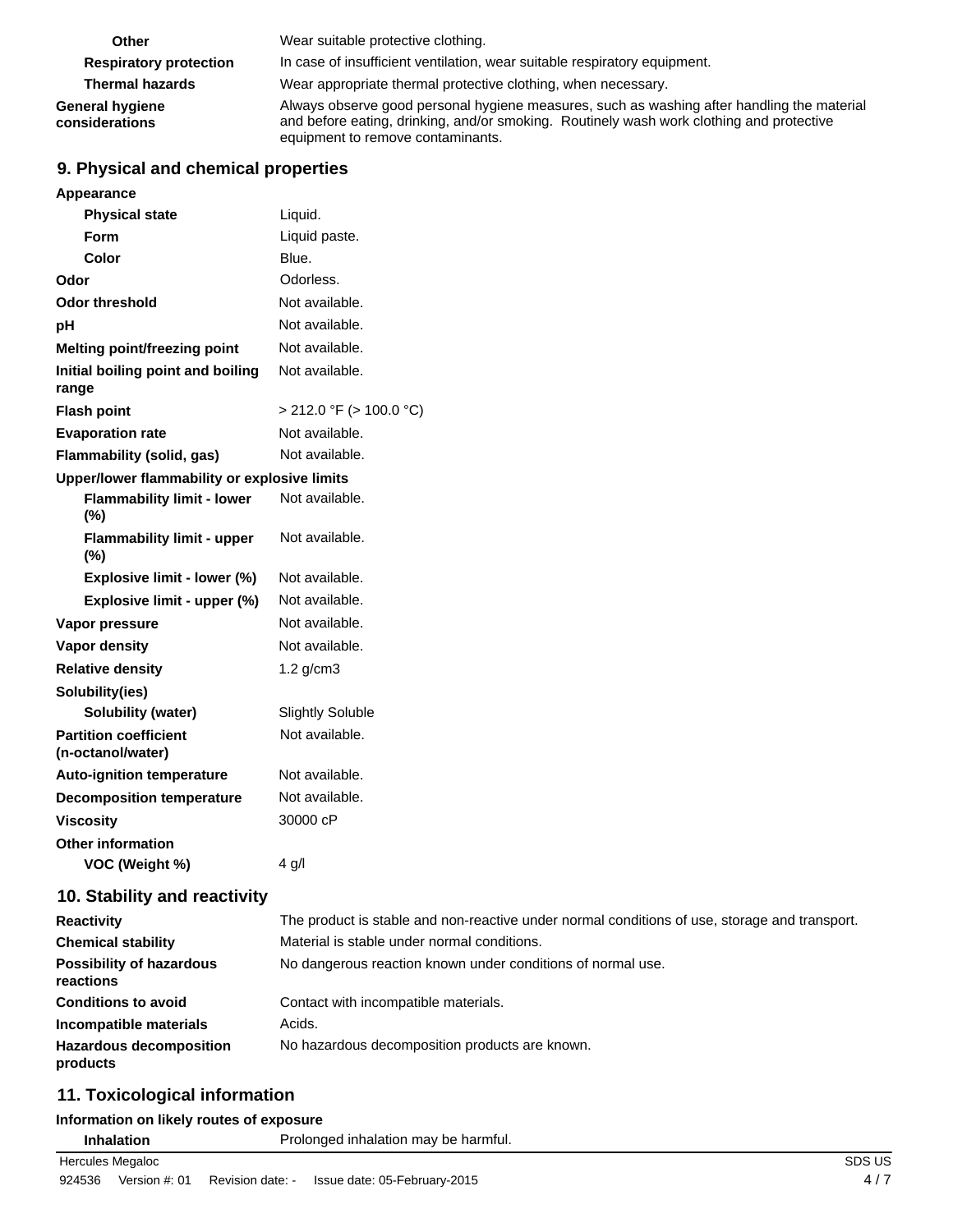| <b>Skin contact</b>                                                                                                                                                       | No adverse effects due to skin contact are expected.                                                                                                                                                                                                                                                                                                                                                                                                                                                                                                                                                                                                                                |  |  |
|---------------------------------------------------------------------------------------------------------------------------------------------------------------------------|-------------------------------------------------------------------------------------------------------------------------------------------------------------------------------------------------------------------------------------------------------------------------------------------------------------------------------------------------------------------------------------------------------------------------------------------------------------------------------------------------------------------------------------------------------------------------------------------------------------------------------------------------------------------------------------|--|--|
| Eye contact                                                                                                                                                               | Direct contact with eyes may cause temporary irritation.                                                                                                                                                                                                                                                                                                                                                                                                                                                                                                                                                                                                                            |  |  |
| Ingestion                                                                                                                                                                 | Expected to be a low ingestion hazard.                                                                                                                                                                                                                                                                                                                                                                                                                                                                                                                                                                                                                                              |  |  |
| Symptoms related to the<br>physical, chemical and<br>toxicological characteristics                                                                                        | Frequent or prolonged contact may defat and dry the skin, leading to discomfort and dermatitis.                                                                                                                                                                                                                                                                                                                                                                                                                                                                                                                                                                                     |  |  |
| Information on toxicological effects                                                                                                                                      |                                                                                                                                                                                                                                                                                                                                                                                                                                                                                                                                                                                                                                                                                     |  |  |
| <b>Acute toxicity</b>                                                                                                                                                     | Not available.                                                                                                                                                                                                                                                                                                                                                                                                                                                                                                                                                                                                                                                                      |  |  |
| <b>Skin corrosion/irritation</b>                                                                                                                                          | Prolonged skin contact may cause temporary irritation.                                                                                                                                                                                                                                                                                                                                                                                                                                                                                                                                                                                                                              |  |  |
| Serious eye damage/eye<br>irritation                                                                                                                                      | Direct contact with eyes may cause temporary irritation.                                                                                                                                                                                                                                                                                                                                                                                                                                                                                                                                                                                                                            |  |  |
| Respiratory or skin sensitization                                                                                                                                         |                                                                                                                                                                                                                                                                                                                                                                                                                                                                                                                                                                                                                                                                                     |  |  |
| <b>Respiratory sensitization</b>                                                                                                                                          | Not a respiratory sensitizer.                                                                                                                                                                                                                                                                                                                                                                                                                                                                                                                                                                                                                                                       |  |  |
| <b>Skin sensitization</b>                                                                                                                                                 | This product is not expected to cause skin sensitization.                                                                                                                                                                                                                                                                                                                                                                                                                                                                                                                                                                                                                           |  |  |
| Germ cell mutagenicity                                                                                                                                                    | No data available to indicate product or any components present at greater than 0.1% are<br>mutagenic or genotoxic.                                                                                                                                                                                                                                                                                                                                                                                                                                                                                                                                                                 |  |  |
| Carcinogenicity                                                                                                                                                           | In 1997, IARC (the International Agency for Research on Cancer) concluded that crystalline silica<br>inhaled from occupational sources can cause lung cancer in humans. However in making the<br>overall evaluation, IARC noted that "carcinogenicity was not detected in all industrial<br>circumstances studied. Carcinogenicity may be dependent on inherent characteristics of the<br>crystalline silica or on external factors affecting its biological activity or distribution of its<br>polymorphs." (IARC Monographs on the evaluation of the carcinogenic risks of chemicals to<br>humans, Silica, silicates dust and organic fibres, 1997, Vol. 68, IARC, Lyon, France.) |  |  |
| IARC Monographs. Overall Evaluation of Carcinogenicity                                                                                                                    |                                                                                                                                                                                                                                                                                                                                                                                                                                                                                                                                                                                                                                                                                     |  |  |
| Crystalline silica (Quartz) (CAS 14808-60-7)<br>Petroleum-based Lubricating Oil (CAS 64741-88-4)<br>Titanium Dioxide (CAS 13463-67-7)<br><b>NTP Report on Carcinogens</b> | 1 Carcinogenic to humans.<br>3 Not classifiable as to carcinogenicity to humans.<br>2B Possibly carcinogenic to humans.                                                                                                                                                                                                                                                                                                                                                                                                                                                                                                                                                             |  |  |
| Crystalline silica (Quartz) (CAS 14808-60-7)<br>Petroleum-based Lubricating Oil (CAS 64741-88-4)<br>Not listed.                                                           | Known To Be Human Carcinogen.<br>Known To Be Human Carcinogen.<br>OSHA Specifically Regulated Substances (29 CFR 1910.1001-1050)                                                                                                                                                                                                                                                                                                                                                                                                                                                                                                                                                    |  |  |
| <b>Reproductive toxicity</b>                                                                                                                                              | This product is not expected to cause reproductive or developmental effects.                                                                                                                                                                                                                                                                                                                                                                                                                                                                                                                                                                                                        |  |  |
| Specific target organ toxicity -<br>single exposure                                                                                                                       | Not classified.                                                                                                                                                                                                                                                                                                                                                                                                                                                                                                                                                                                                                                                                     |  |  |
| Specific target organ toxicity -<br>repeated exposure                                                                                                                     | Not classified.                                                                                                                                                                                                                                                                                                                                                                                                                                                                                                                                                                                                                                                                     |  |  |
| <b>Aspiration hazard</b>                                                                                                                                                  | Not an aspiration hazard.                                                                                                                                                                                                                                                                                                                                                                                                                                                                                                                                                                                                                                                           |  |  |
| <b>Chronic effects</b>                                                                                                                                                    | Prolonged inhalation may be harmful. Prolonged exposure may cause chronic effects.                                                                                                                                                                                                                                                                                                                                                                                                                                                                                                                                                                                                  |  |  |
| <b>Further information</b>                                                                                                                                                | This product has no known adverse effect on human health.                                                                                                                                                                                                                                                                                                                                                                                                                                                                                                                                                                                                                           |  |  |
|                                                                                                                                                                           |                                                                                                                                                                                                                                                                                                                                                                                                                                                                                                                                                                                                                                                                                     |  |  |
| 12. Ecological information                                                                                                                                                |                                                                                                                                                                                                                                                                                                                                                                                                                                                                                                                                                                                                                                                                                     |  |  |
| <b>Ecotoxicity</b>                                                                                                                                                        | The product is not classified as environmentally hazardous. However, this does not exclude the<br>possibility that large or frequent spills can have a harmful or damaging effect on the environment.                                                                                                                                                                                                                                                                                                                                                                                                                                                                               |  |  |
| Persistence and degradability                                                                                                                                             | No data is available on the degradability of this product.                                                                                                                                                                                                                                                                                                                                                                                                                                                                                                                                                                                                                          |  |  |
| <b>Bioaccumulative potential</b>                                                                                                                                          | No data available.                                                                                                                                                                                                                                                                                                                                                                                                                                                                                                                                                                                                                                                                  |  |  |
| <b>Mobility in soil</b>                                                                                                                                                   | No data available.                                                                                                                                                                                                                                                                                                                                                                                                                                                                                                                                                                                                                                                                  |  |  |
| Other adverse effects                                                                                                                                                     | No other adverse environmental effects (e.g. ozone depletion, photochemical ozone creation<br>potential, endocrine disruption, global warming potential) are expected from this component.                                                                                                                                                                                                                                                                                                                                                                                                                                                                                          |  |  |
| 13. Disposal considerations                                                                                                                                               |                                                                                                                                                                                                                                                                                                                                                                                                                                                                                                                                                                                                                                                                                     |  |  |
| <b>Disposal instructions</b>                                                                                                                                              | Collect and reclaim or dispose in sealed containers at licensed waste disposal site.                                                                                                                                                                                                                                                                                                                                                                                                                                                                                                                                                                                                |  |  |
| Local disposal regulations                                                                                                                                                | Dispose in accordance with all applicable regulations.                                                                                                                                                                                                                                                                                                                                                                                                                                                                                                                                                                                                                              |  |  |
| Hazardous waste code                                                                                                                                                      | The waste code should be assigned in discussion between the user, the producer and the waste<br>disposal company.                                                                                                                                                                                                                                                                                                                                                                                                                                                                                                                                                                   |  |  |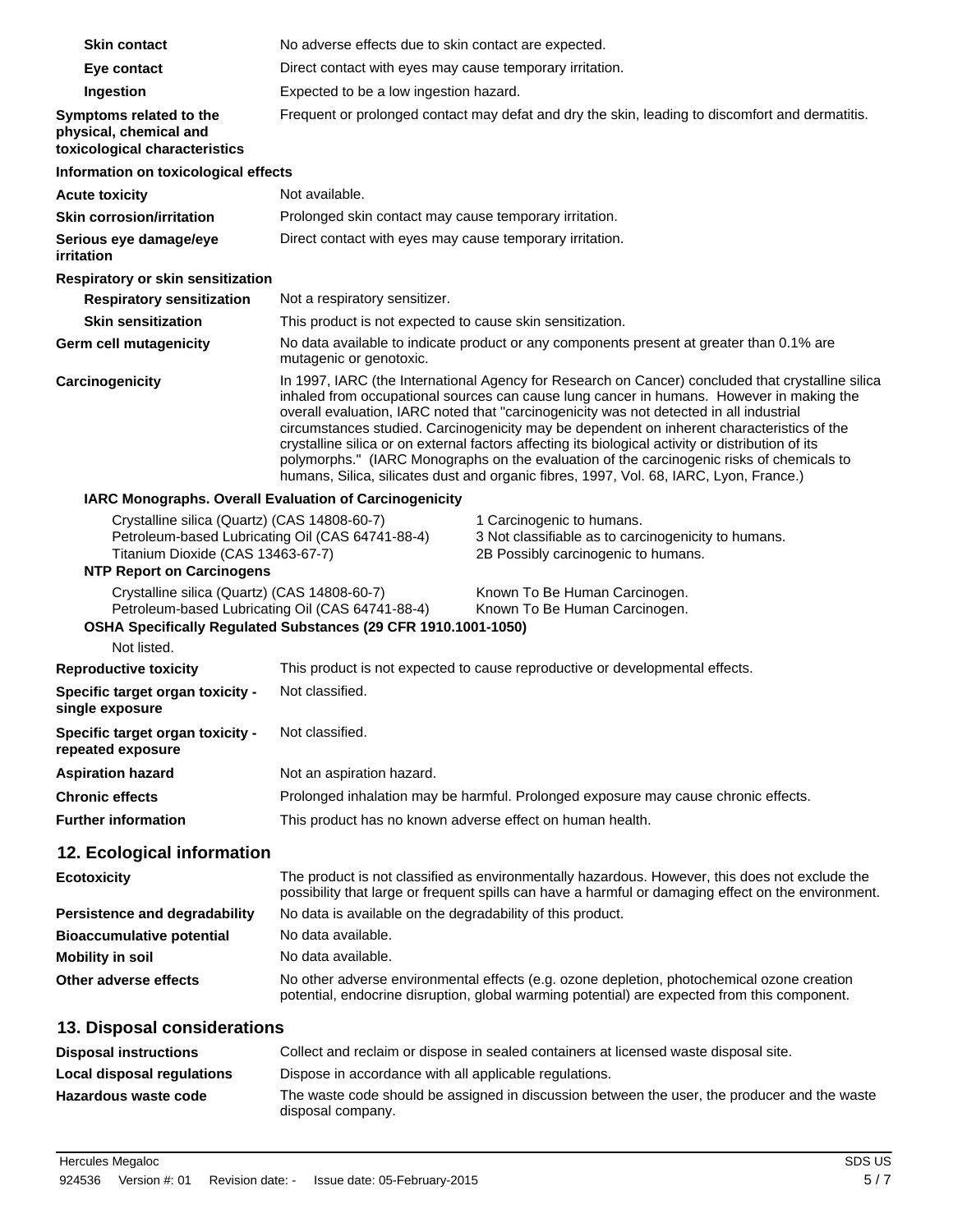| Waste from residues / unused<br>products                                                                                                                                                                                       | Dispose of in accordance with local regulations. Empty containers or liners may retain some<br>product residues. This material and its container must be disposed of in a safe manner (see:<br>Disposal instructions). |  |  |
|--------------------------------------------------------------------------------------------------------------------------------------------------------------------------------------------------------------------------------|------------------------------------------------------------------------------------------------------------------------------------------------------------------------------------------------------------------------|--|--|
| <b>Contaminated packaging</b>                                                                                                                                                                                                  | Empty containers should be taken to an approved waste handling site for recycling or disposal.<br>Since emptied containers may retain product residue, follow label warnings even after container is<br>emptied.       |  |  |
| <b>14. Transport information</b>                                                                                                                                                                                               |                                                                                                                                                                                                                        |  |  |
| <b>DOT</b>                                                                                                                                                                                                                     |                                                                                                                                                                                                                        |  |  |
| Not regulated as dangerous goods.                                                                                                                                                                                              |                                                                                                                                                                                                                        |  |  |
| <b>IATA</b><br>Not regulated as dangerous goods.                                                                                                                                                                               |                                                                                                                                                                                                                        |  |  |
| <b>IMDG</b>                                                                                                                                                                                                                    |                                                                                                                                                                                                                        |  |  |
| Not regulated as dangerous goods.                                                                                                                                                                                              |                                                                                                                                                                                                                        |  |  |
| Transport in bulk according to<br>Annex II of MARPOL 73/78 and<br>the IBC Code                                                                                                                                                 | Not established.                                                                                                                                                                                                       |  |  |
| 15. Regulatory information                                                                                                                                                                                                     |                                                                                                                                                                                                                        |  |  |
| US federal regulations                                                                                                                                                                                                         | This product is not known to be a "Hazardous Chemical" as defined by the OSHA Hazard<br>Communication Standard, 29 CFR 1910.1200.                                                                                      |  |  |
|                                                                                                                                                                                                                                | TSCA Section 12(b) Export Notification (40 CFR 707, Subpt. D)                                                                                                                                                          |  |  |
| Not regulated.<br>Not listed.<br><b>CERCLA Hazardous Substance List (40 CFR 302.4)</b><br>Not listed.                                                                                                                          | OSHA Specifically Regulated Substances (29 CFR 1910.1001-1050)                                                                                                                                                         |  |  |
|                                                                                                                                                                                                                                | Superfund Amendments and Reauthorization Act of 1986 (SARA)                                                                                                                                                            |  |  |
| <b>Hazard categories</b>                                                                                                                                                                                                       | Immediate Hazard - No<br>Delayed Hazard - No<br>Fire Hazard - No<br>Pressure Hazard - No                                                                                                                               |  |  |
|                                                                                                                                                                                                                                | Reactivity Hazard - No                                                                                                                                                                                                 |  |  |
| <b>SARA 302 Extremely hazardous substance</b><br>Not listed.                                                                                                                                                                   |                                                                                                                                                                                                                        |  |  |
| SARA 311/312 Hazardous<br>chemical                                                                                                                                                                                             | No.                                                                                                                                                                                                                    |  |  |
| SARA 313 (TRI reporting)<br>Not regulated.                                                                                                                                                                                     |                                                                                                                                                                                                                        |  |  |
| Other federal regulations                                                                                                                                                                                                      |                                                                                                                                                                                                                        |  |  |
|                                                                                                                                                                                                                                | Clean Air Act (CAA) Section 112 Hazardous Air Pollutants (HAPs) List                                                                                                                                                   |  |  |
| Not regulated.                                                                                                                                                                                                                 | Clean Air Act (CAA) Section 112(r) Accidental Release Prevention (40 CFR 68.130)                                                                                                                                       |  |  |
| Not regulated.                                                                                                                                                                                                                 |                                                                                                                                                                                                                        |  |  |
| <b>Safe Drinking Water Act</b><br>(SDWA)                                                                                                                                                                                       | Not regulated.                                                                                                                                                                                                         |  |  |
| <b>US state regulations</b>                                                                                                                                                                                                    |                                                                                                                                                                                                                        |  |  |
| US. Massachusetts RTK - Substance List                                                                                                                                                                                         |                                                                                                                                                                                                                        |  |  |
| Crystalline silica (Quartz) (CAS 14808-60-7)<br>Kaolin (CAS 1332-58-7)<br>Magnesium carbonate (CAS 546-93-0)<br>Petroleum-based Lubricating Oil (CAS 64741-88-4)<br>Talc (CAS 14807-96-6)<br>Titanium Dioxide (CAS 13463-67-7) |                                                                                                                                                                                                                        |  |  |
|                                                                                                                                                                                                                                | US. New Jersey Worker and Community Right-to-Know Act                                                                                                                                                                  |  |  |
| Crystalline silica (Quartz) (CAS 14808-60-7)<br>Kaolin (CAS 1332-58-7)                                                                                                                                                         |                                                                                                                                                                                                                        |  |  |

Magnesium carbonate (CAS 546-93-0)